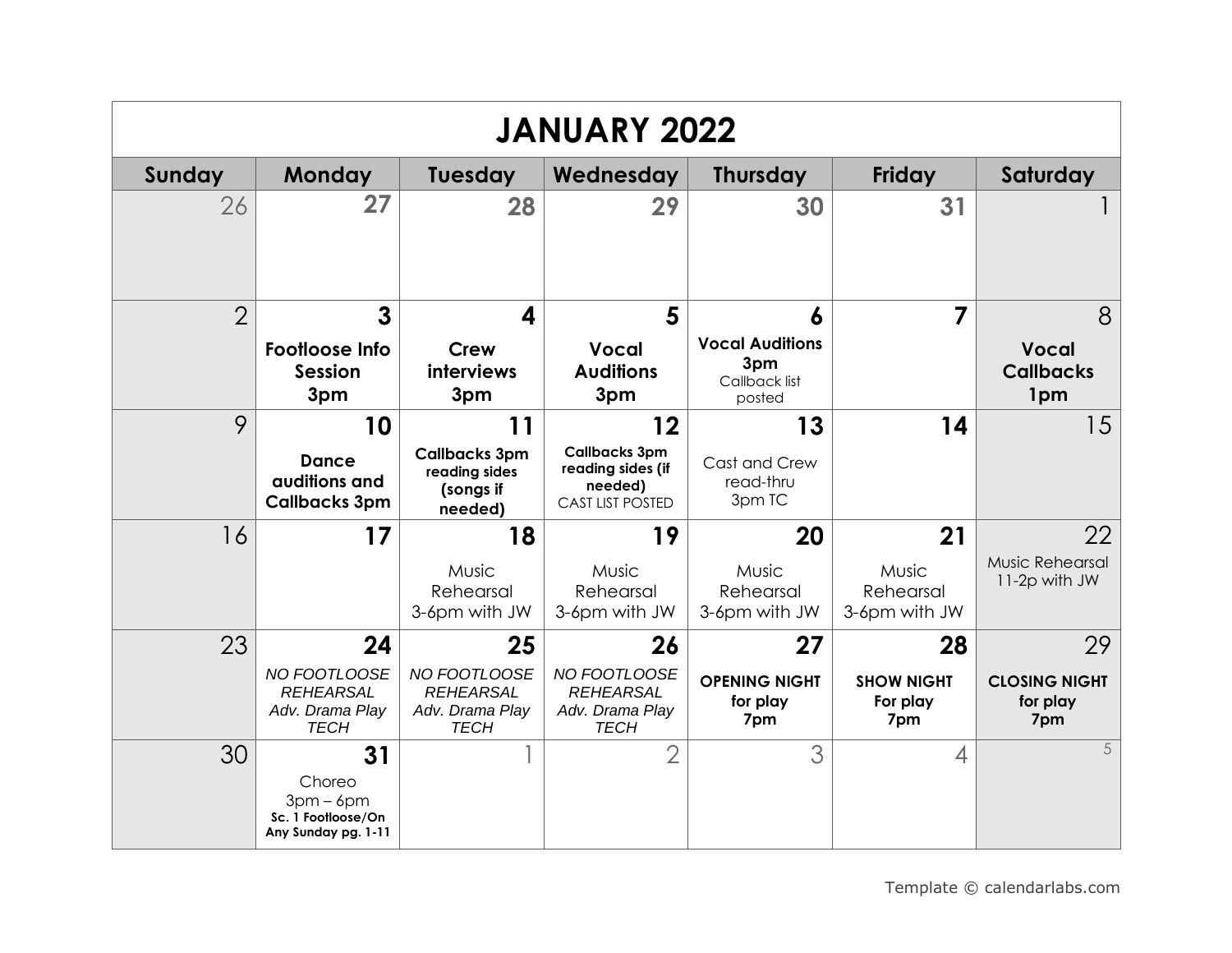| <b>FEBRUARY 2022</b> |                                                            |                                                                                                |                                                                                                           |                                                               |                                                   |                                           |  |
|----------------------|------------------------------------------------------------|------------------------------------------------------------------------------------------------|-----------------------------------------------------------------------------------------------------------|---------------------------------------------------------------|---------------------------------------------------|-------------------------------------------|--|
| Sunday               | <b>Monday</b>                                              | <b>Tuesday</b>                                                                                 | Wednesday                                                                                                 | <b>Thursday</b>                                               | <b>Friday</b>                                     | Saturday                                  |  |
| 30                   | 31                                                         | <b>Blocking 3pm</b><br>$Sc 2 - Pg. 12 - 16$<br>Sc. 3 pg. 17<br>4pm                             | 2<br>8 <sup>th</sup> grade expo 5:30p<br>Choreo<br>$3pm-6pm$<br>Sc. 1 Footloose/On<br>Any Sunday pg. 1-11 | 3<br>1st CREW DAY<br>3pm                                      | 4<br>Minimum day                                  | 5<br><b>MUSIC</b><br>REHEARSAL with<br>JW |  |
| 6                    | $\overline{7}$                                             | 8                                                                                              | 9                                                                                                         | 10                                                            | 11                                                | 1pm-4pm<br>12                             |  |
|                      | Choreo<br><b>Girl Gets Around</b><br>Pg.18-21              | <b>Blocking</b><br>Sc.4<br>Pg. 22-29<br>Sc. 5 - Pg. 37-41<br>Learning to be Silent<br>4pm      | Choreo 3pm<br>Pg. 24-25<br>I can't Stand Still                                                            | <b>CREW DAY</b><br>3pm<br>Vocal coaching<br>with Janine       | Review<br>With Kirsti<br><b>TBA</b>               | <b>Build Day</b><br>9am                   |  |
| 13                   | 14<br>Choreo<br>Pg. 29-36<br>Somebody's<br><b>Eyes</b>     | 15<br>Blocking<br>Sc. 6 Pg. 42-45<br>49-52<br>Sc. 7 pg. 53-56<br>4pm                           | 16<br>Choreo 3pm<br>Pg. 46-48<br>I need a Hero                                                            | 17<br><b>CREW DAY</b><br>3pm<br>Vocal coaching<br>with Janine | 18<br><b>HOLIDAY</b>                              | 19                                        |  |
| 20                   | 21<br><b>HOLIDAY</b>                                       | 22<br><b>Blocking</b><br>Sc.8<br>Pg. $57 - 61$<br>Heaven Help me<br>Sc. $9 - pg. 62-65$<br>4pm | 23<br>Choreo 3pm<br>Pg. 65-67<br>I'm Free                                                                 | 24<br>Chamber Lunch mtg<br><b>CREW DAY</b><br>3pm             | 25<br><b>Music</b><br>Rehearsal<br>with JW<br>3pm | 26<br><b>Build Day</b><br>9am             |  |
| 27                   | 28<br>Choreo<br>Pg. 65-67<br>I'm Free<br><b>And review</b> |                                                                                                | $\overline{2}$                                                                                            | 3                                                             | $\overline{\mathcal{A}}$                          | 5                                         |  |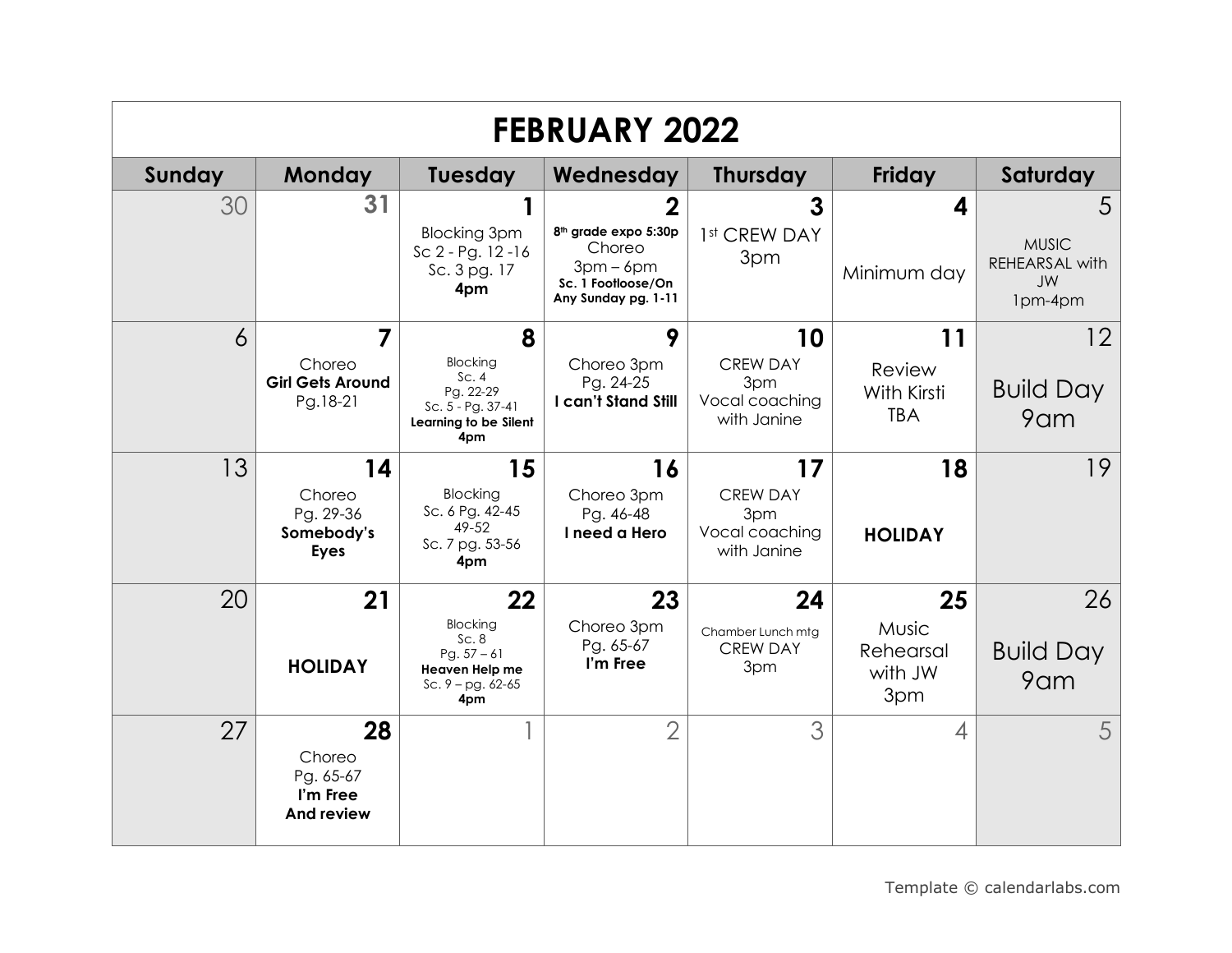| <b>MARCH 2022</b> |                                                                 |                                                                                                                            |                                                                                     |                                                         |                                      |                                                                         |  |
|-------------------|-----------------------------------------------------------------|----------------------------------------------------------------------------------------------------------------------------|-------------------------------------------------------------------------------------|---------------------------------------------------------|--------------------------------------|-------------------------------------------------------------------------|--|
| Sunday            | <b>Monday</b>                                                   | <b>Tuesday</b>                                                                                                             | Wednesday                                                                           | <b>Thursday</b>                                         | Friday                               | Saturday                                                                |  |
| 27                | 28                                                              | 1                                                                                                                          |                                                                                     | 3                                                       | 4                                    | 5                                                                       |  |
|                   |                                                                 | <b>RUN ACT 1</b><br>Cast and crew<br>called<br>4pm                                                                         | CHOREO 3pm<br>ACT <sub>2</sub><br>Still rockin'<br>Let's hear it<br>Sc. 1 pg. 69-81 | <b>CREW DAY</b><br>3pm<br>Vocal coaching<br>with Janine | Review<br>With Kirsti<br>Run Act 1   | MUSIC REHEARSAL<br>with JW<br>1pm-4pm<br>(and possible<br>choreo in AM) |  |
| 6                 | $\overline{7}$                                                  | 8                                                                                                                          | 9                                                                                   | 10                                                      | 11                                   | 12                                                                      |  |
|                   | CHOREO 3pm<br>Still rockin'<br>Let's hear it<br>Sc. 1 pg. 69-81 | <b>Blocking</b><br>$Sc. 2 - pg. 82-86$<br>$Sc.3 - 87-89$<br>94-96<br>Sc. 4-97-101<br><b>Almost Paradise</b><br>4pm         | Choreo 3pm<br>Dancing is not a<br>Crime<br>Mama Says<br><b>Mama Says Reprise</b>    | <b>CREW DAY</b><br>3pm<br>Vocal coaching<br>with Janine | Music<br>Rehearsal<br>with JW<br>3pm | <b>Build Day</b><br>9am                                                 |  |
| 13                | 14                                                              | 15                                                                                                                         | 16                                                                                  | 17                                                      | 18                                   | 19                                                                      |  |
|                   | Choreo 3pm<br>Sc.7<br>Pg. 119-121<br>Footloose Prom<br>All cast | <b>Blocking</b><br>Sc. 5 pg. 102-107<br>Sc. 6 pg. 108-112<br><b>Heaven Help Me Reprise</b><br>Sc. 6 A/B pg. 113-118<br>4pm | Choreo<br>Sc.7<br>Pg. 119-121<br>Footloose Prom<br>All cast                         | No Rehearsal/<br>No Crew day                            | <b>No Rehearsal</b>                  |                                                                         |  |
| 20                | 21                                                              | 22                                                                                                                         | 23                                                                                  | 24                                                      | 25                                   | 26                                                                      |  |
|                   | Choreo<br>3pm<br>Review                                         | <b>Run Act 2</b><br>Cast and Crew<br>Called<br>4pm                                                                         | Choreo<br>3pm<br>Review                                                             | <b>Run Act 1</b><br>4pm                                 | Music<br>Rehearsal<br>3pm with JW    | Possible<br><b>CHOREO</b><br><b>DAY</b>                                 |  |
| 27                | 28                                                              | 29                                                                                                                         | 30                                                                                  | 31                                                      |                                      | $\overline{2}$                                                          |  |
|                   | <b>Clean/Fix</b><br>Act 1<br>3pm                                | <b>Run Act 2</b><br>4pm                                                                                                    | <b>Clean/Fix</b><br>Act 2<br>3pm                                                    | <b>Run Show</b><br>4pm                                  |                                      |                                                                         |  |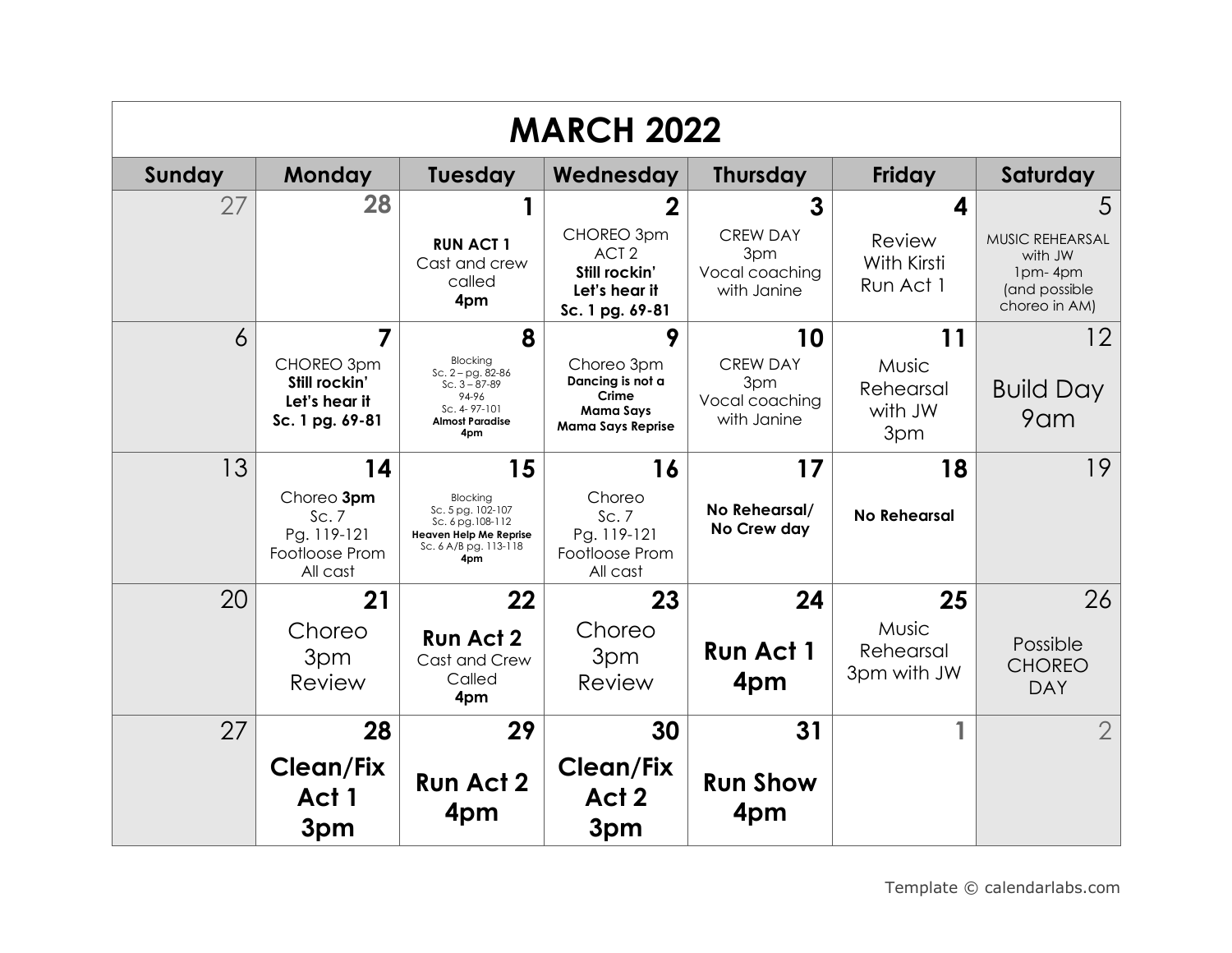| <b>APRIL 2022</b> |                                           |                                           |                                           |                                                  |                                                         |                                                                    |  |  |
|-------------------|-------------------------------------------|-------------------------------------------|-------------------------------------------|--------------------------------------------------|---------------------------------------------------------|--------------------------------------------------------------------|--|--|
| Sunday            | <b>Monday</b>                             | <b>Tuesday</b>                            | Wednesday                                 | <b>Thursday</b>                                  | <b>Friday</b>                                           | Saturday                                                           |  |  |
| 27                | 28                                        | 29                                        | 30                                        | 31                                               | 1                                                       | $\overline{2}$                                                     |  |  |
|                   |                                           |                                           |                                           |                                                  | <b>SPRING BREAK</b><br><b>Cappies show</b><br>El Dorado | <b>SPRING BREAK</b>                                                |  |  |
| 3                 | 4                                         | 5                                         | 6                                         | 7                                                | 8                                                       | 9                                                                  |  |  |
|                   | <b>SPRING</b><br><b>BREAK</b>             | <b>SPRING</b><br><b>BREAK</b>             | <b>SPRING</b><br><b>BREAK</b>             | <b>SPRING</b><br><b>BREAK</b>                    | <b>SPRING</b><br><b>BREAK</b>                           |                                                                    |  |  |
| 10                | 11                                        | 12                                        | 13                                        | 14                                               | 15                                                      | 16                                                                 |  |  |
|                   | Choreo 3pm<br>Review                      | Run Act 1<br>4pm                          | Choreo 3pm<br>Review                      | Run Act 2<br>4pm                                 | Run Show<br>$3pm -$<br>dinner                           | <b>Build Day</b><br>9am                                            |  |  |
| 17                | 18                                        | 19                                        | 20                                        | 21                                               | 22                                                      | 23                                                                 |  |  |
|                   | Run show<br><b>Dress</b><br>3pm           | Run show<br><b>Dress</b><br>4pm           | Run show<br><b>Dress</b><br>3pm           | Load-in stage/set<br>9am<br><b>Rehearsal TBA</b> | <b>Rehearsal TBA</b>                                    | Load-in set<br>9am<br>Spacing<br>2pm<br><b>Cappies Show Tesoro</b> |  |  |
| 24                | 25                                        | 26                                        | 27                                        | 28                                               | 29                                                      | 30                                                                 |  |  |
| Load-in tech      | Tech/dress<br><b>TBA</b><br><b>DINNER</b> | Tech/dress<br><b>TBA</b><br><b>DINNER</b> | Tech/dress<br><b>TBA</b><br><b>DINNER</b> | Opening<br><b>Night</b><br>5pm call<br>7pm show  | Show<br>5pm call<br>7pm                                 | Show<br>5pm call<br>7pm                                            |  |  |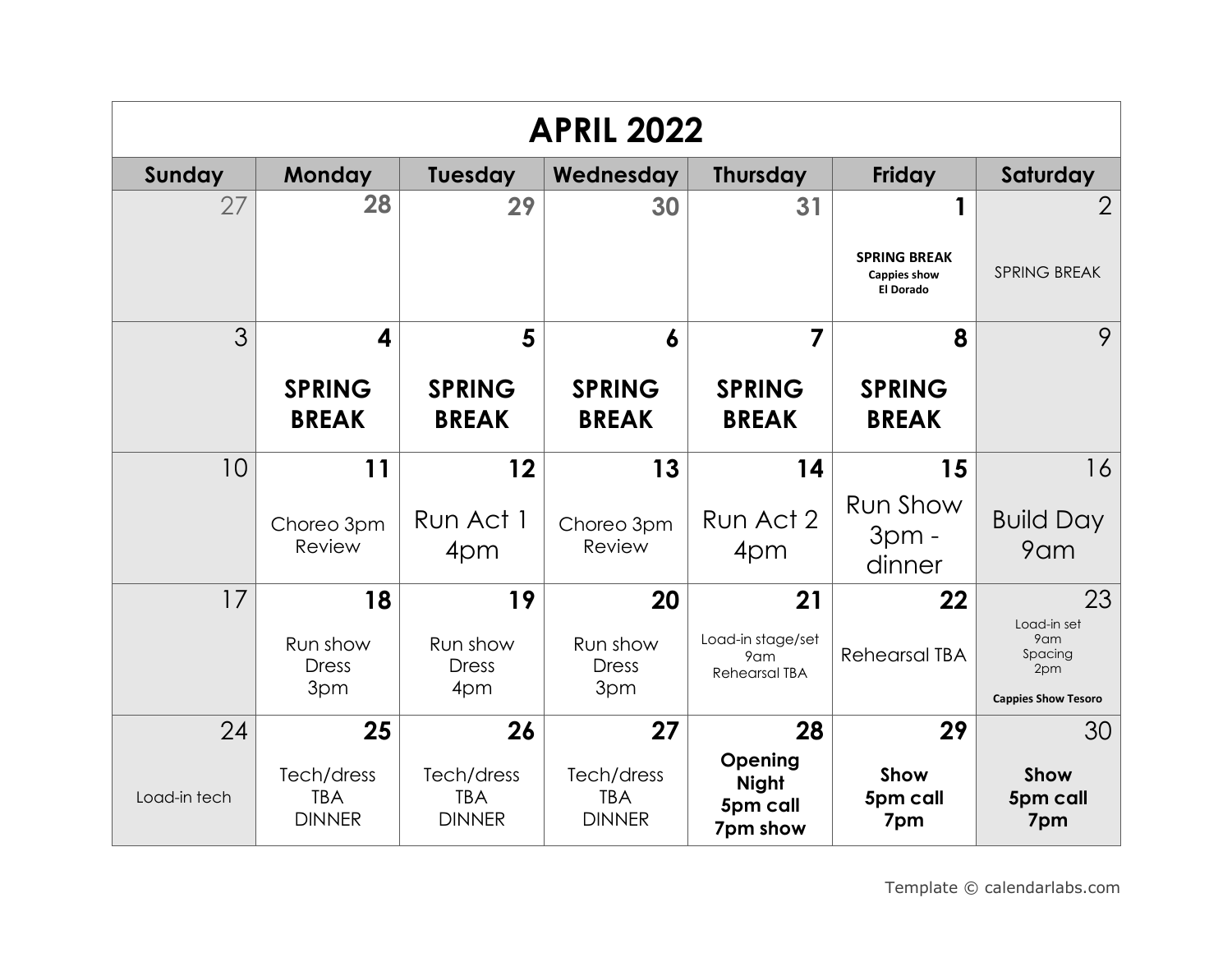| <b>MAY 2022</b>                                                |                                     |                      |                             |                         |                         |                                           |  |
|----------------------------------------------------------------|-------------------------------------|----------------------|-----------------------------|-------------------------|-------------------------|-------------------------------------------|--|
| Sunday                                                         | Monday                              | <b>Tuesday</b>       | Wednesday                   | <b>Thursday</b>         | Friday                  | Saturday                                  |  |
| 1                                                              | $\overline{2}$                      | $\mathbf{3}$         | 4                           | 5                       | $\boldsymbol{6}$        | $\overline{7}$                            |  |
|                                                                |                                     |                      | Pick-up<br>rehearsal<br>3pm | Show<br>5pm call<br>7pm | Show<br>5pm call<br>7pm | <b>Closing</b><br>Show<br>5pm call<br>7pm |  |
| 8                                                              | 9                                   | 10                   | 11                          | 12                      | 13                      | 14                                        |  |
| <b>Strike</b>                                                  | <b>Strike</b><br>3pm                | <b>Strike</b><br>3pm | <b>Strike</b><br>3pm        |                         |                         |                                           |  |
| 15                                                             | 16                                  | 17                   | 18                          | 19                      | 20                      | 21                                        |  |
| 22<br><b>CAPPIES GALA</b><br>6pm at the<br>Grove in<br>Anaheim | 23                                  | 24                   | 25                          | 26<br><b>Banquet?</b>   | 27                      | 28                                        |  |
| 29<br>JRAYS 1pm<br>San Gabriel<br>Mission<br>Playhouse         | 30<br><b>MEMORIAL</b><br><b>DAY</b> | 31                   | 1                           | $\overline{\mathbf{2}}$ | 3                       | $\overline{4}$                            |  |